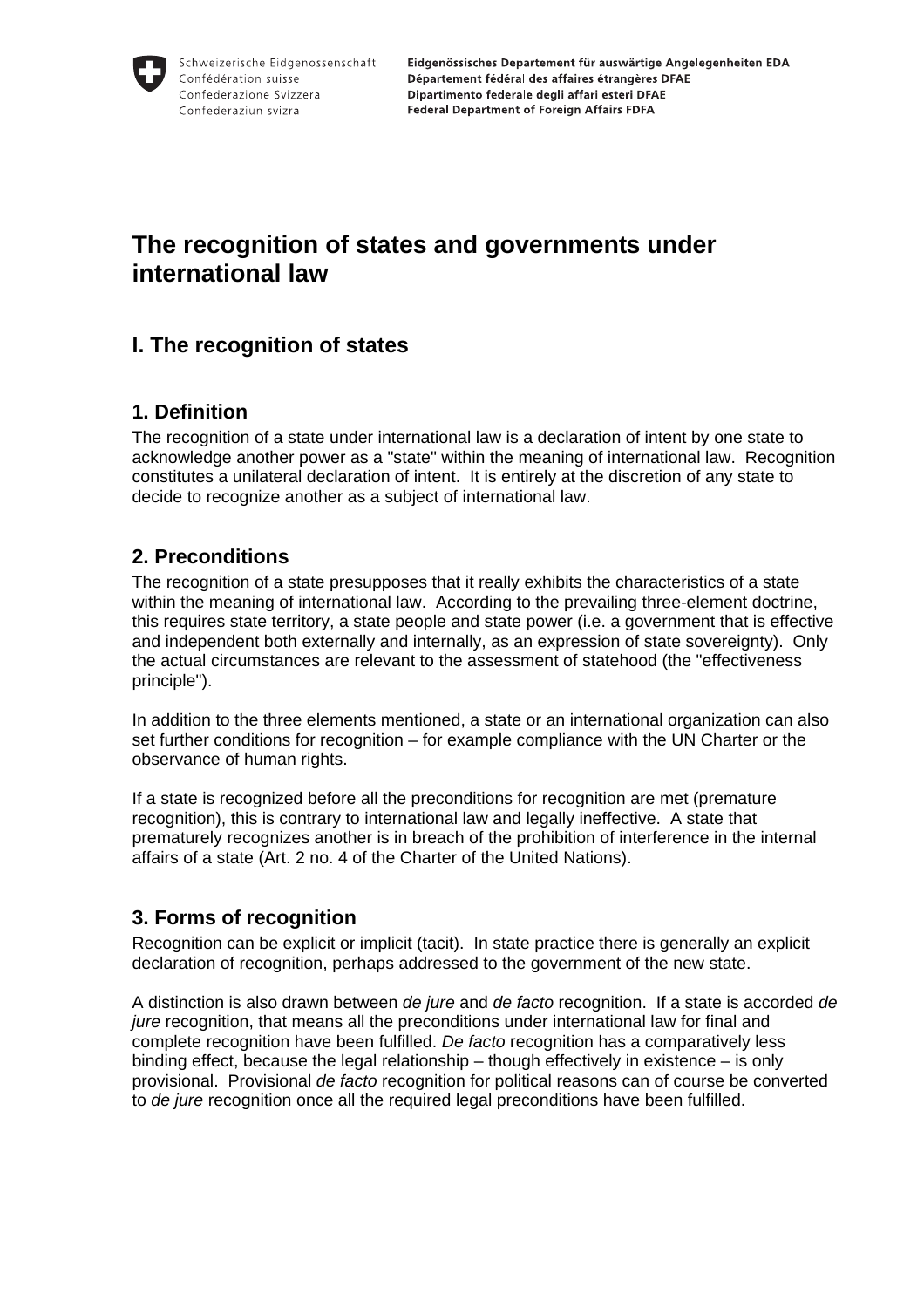Eidgenössisches Departement für auswärtige Angelegenheiten EDA Département fédéral des affaires étrangères DFAE Dipartimento federale degli affari esteri DFAE **Federal Department of Foreign Affairs FDFA** 

### **4. Meaning**

The main circumstances in which the recognition of a state is important in the practice of international law are when the existence of a (new) state is legally doubtful, for example if an existing state is destroyed or dismembered, or in the event of the secession of part of its territory.

The recognition of states became less important once decolonization had been completed, but this was reversed in the 1990s – when numerous new states came into being on the territory of the former Soviet Union and the former Socialist Federal Republic of Yugoslavia. There are at present 192 states that are deemed to be recognized under international law.

### **5. Legal effects**

According to present-day state practice, recognition has only a declaratory character, not constitutive (i.e. fundamental or determining). The state comes into existence as soon as it has fulfilled the objective preconditions, especially the three elements of statehood referred to above. Recognition also constitutes a declaration by a state that in its opinion the country it has recognized must be regarded as a "state" within the meaning of international law, and hence also as a subject of international law.

In legal theory the question of whether it is not in fact the act of recognition that actually creates statehood – whether recognition has a constitutive effect, in other words – remains under discussion. In practice, however, the existence of a state is not dependent on whether it has been recognized as such. The sole determining factor is whether or not the elements of statehood under international law (state people, state territory, state power) are actually present in the specific case. Realistically, however, an entity cannot function as a state unless at least a certain number of states recognize it as such. The Turkish Republic of Cyprus, for example, which is only recognized as a state by Turkey, lacks statehood.

In recent state practice recognition has often been made contingent on the fulfilment of certain conditions, for example compliance with the UN Charter or observance of the rule of law, democracy and human rights. From the viewpoint of international law, however, these are not criteria for recognition but conditions of a political nature, formulated in relation to the establishment of diplomatic relations.

### **6. Swiss practice**

The main features of Swiss recognition practice are the principles of universality (the principle that wherever possible, Switzerland maintains diplomatic relations with all states) and of effectiveness (the requirement that the state to be recognized must have undoubted sovereignty). Switzerland consistently bases its practice on the three-element doctrine (see section 1.b above). For the sake of the certainty of international law, Switzerland as a general principle refrains from setting additional conditions for recognition. It reserves the right, however, in the process of deciding whether to recognize a state, to take other factors into account, viz. the attitude of the international community of states or of a group of states with particular relevance for Switzerland.